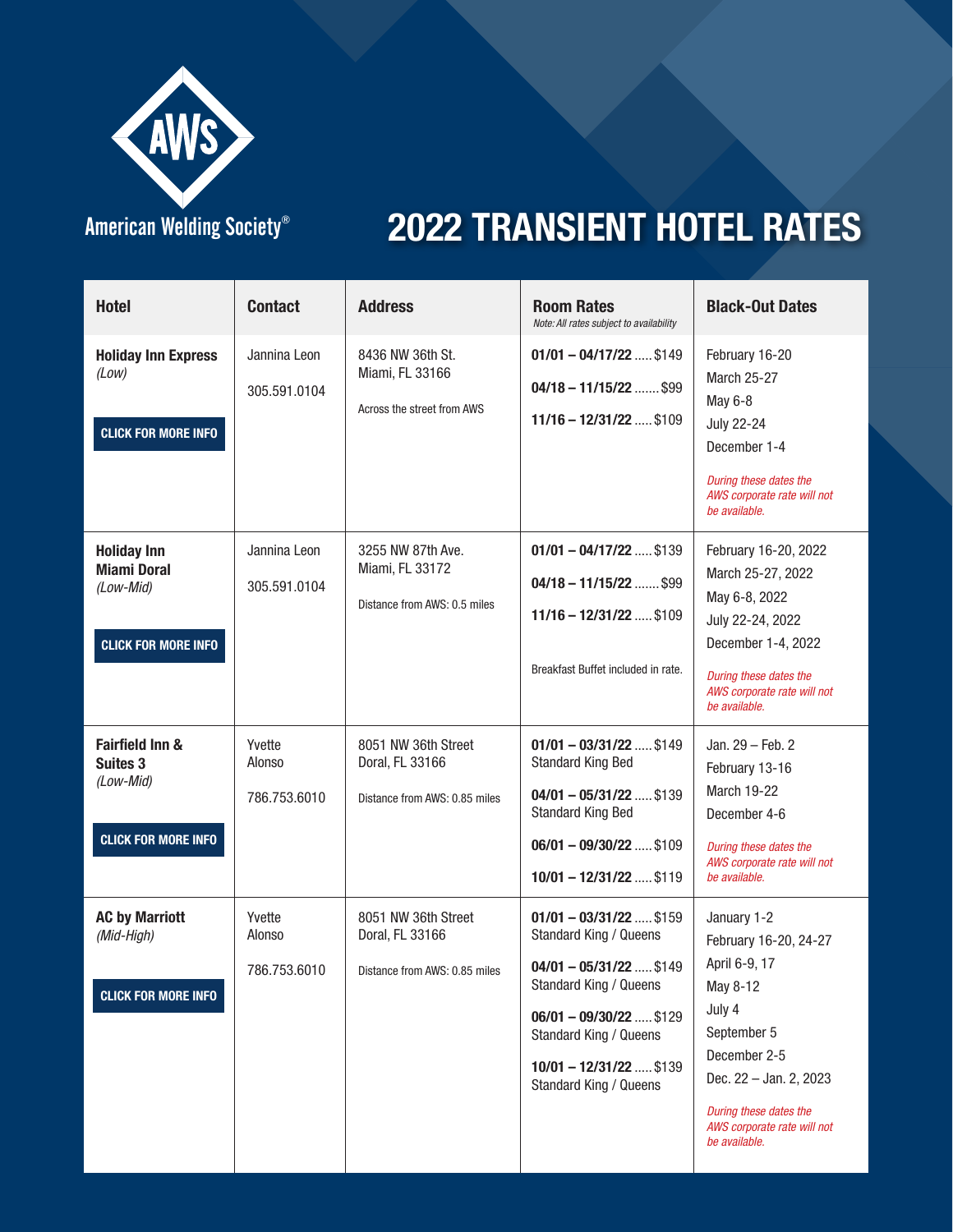

#### American Welding Society®

| <b>Hotel</b>                                                                        | <b>Contact</b>                                                              | <b>Address</b>                                                       | <b>Room Rates</b><br>Note: All rates subject to availability                                                                                                                                                                                                                                                                                               | <b>Black-Out Dates</b>                                                                |
|-------------------------------------------------------------------------------------|-----------------------------------------------------------------------------|----------------------------------------------------------------------|------------------------------------------------------------------------------------------------------------------------------------------------------------------------------------------------------------------------------------------------------------------------------------------------------------------------------------------------------------|---------------------------------------------------------------------------------------|
| <b>Intercontinental</b><br><b>Hotel</b><br>(Mid-High)<br><b>CLICK FOR MORE INFO</b> | Sonia Pino<br>305.468.1374                                                  | 2505 NW 87th Ave.<br>Miami, FL 33172<br>Distance from AWS: 1.1 miles | $01/01 - 03/31/22$ \$175<br><b>Standard King / Queens</b><br>$04/01 - 05/31/22$ \$135<br>Standard King / Queens<br>$06/01 - 09/30/22$ \$109<br>Standard King / Queens<br>$10/01 - 12/31/22$ \$135<br><b>Standard King / Queens</b>                                                                                                                         |                                                                                       |
| <b>Provident Doral at</b><br>the Blue<br>(Mid-High)<br><b>CLICK FOR MORE INFO</b>   | Rosa Albert /<br>Nora Garrido<br>305.640.6733<br>Crop Code:<br><b>CAWSY</b> | 5300 NW 87th Ave.<br>Miami, FL 33178<br>Distance from AWS: 0.5 miles | $01/01 - 03/31/22$<br>Studio Suite  \$159<br>One Bedroom \$179<br>Three Bedroom Villa \$319<br>$04/01 - 09/30/22$<br>Studio Suite  \$129<br>One Bedroom\$149<br>Three Bedroom Villa \$299<br>$10/01 - 12/31/22$<br>Studio Suite  \$159<br>One Bedroom\$179<br>Three Bedroom Villa \$319<br>Local Corporate rates includes<br>breakfast and parking for 1   | December 31, 2022 -<br>January 1, 2023<br>Please contact for rates &<br>availability. |
| <b>Trump National</b><br><b>Doral</b><br>(High)<br><b>CLICK FOR MORE INFO</b>       | Maria Nino<br>305.591.6637<br>Crop Code:<br><b>CORP136</b>                  | 5300 NW 87th Ave.<br>Miami, FL 33178<br>Distance from AWS: 0.4 miles | $01/01 - 04/301/22$ \$249<br>Standard King / Queens<br>$05/01 - 05/30/22$ \$199<br>Standard King / Queens<br>$06/01 - 09/30/22$ \$159<br>Standard King / Queens<br>$10/01 - 12/21/22$ \$199<br>Standard King / Queens<br>12/22 - 12/31/22  \$249<br>Standard King / Queens<br>Resort fee of \$24 per night/plus<br>taxes are waived for all<br>AWS guests. |                                                                                       |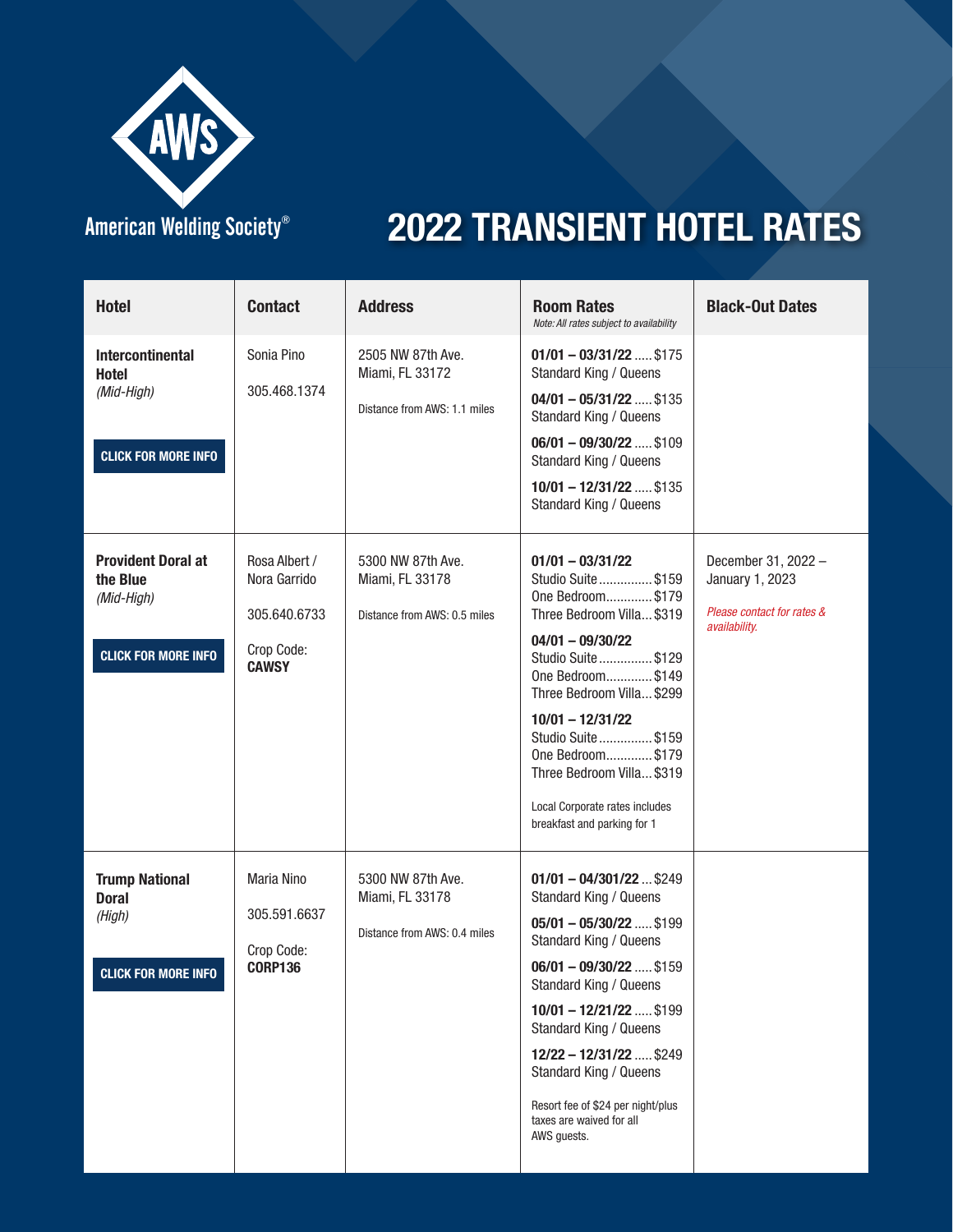

### American Welding Society®

| <b>Hotel</b>                                | <b>Contact</b>                    | <b>Address</b>                                                      | <b>Room Rates</b><br>Note: All rates subject to availability                                             | <b>Black-Out Dates</b>                                                           |
|---------------------------------------------|-----------------------------------|---------------------------------------------------------------------|----------------------------------------------------------------------------------------------------------|----------------------------------------------------------------------------------|
| <b>Home 2 Suites</b><br><b>Hilton Doral</b> | Linda<br>Camarena<br>786.673.5170 | 8852 NW 26th St.<br>Miami, FL 33172<br>Distance from AWS: 1.1 miles | $01/01 - 04/15/22$ \$159<br>Standard King / Queens<br>$04/16 - 05/31/22$ \$139<br>Standard King / Queens | February 18-20, 2022<br>March 25-27, 2022<br>May 6-8, 2022<br>December 2-4, 2022 |
| <b>CLICK FOR MORE INFO</b>                  |                                   |                                                                     | $06/04 - 09/30/22$ \$119<br>Standard King / Queens<br>$10/01 - 12/31/22$ \$129<br>Standard King / Queens | During these dates the<br>AWS corporate rate will not<br>be available.           |
|                                             |                                   |                                                                     |                                                                                                          |                                                                                  |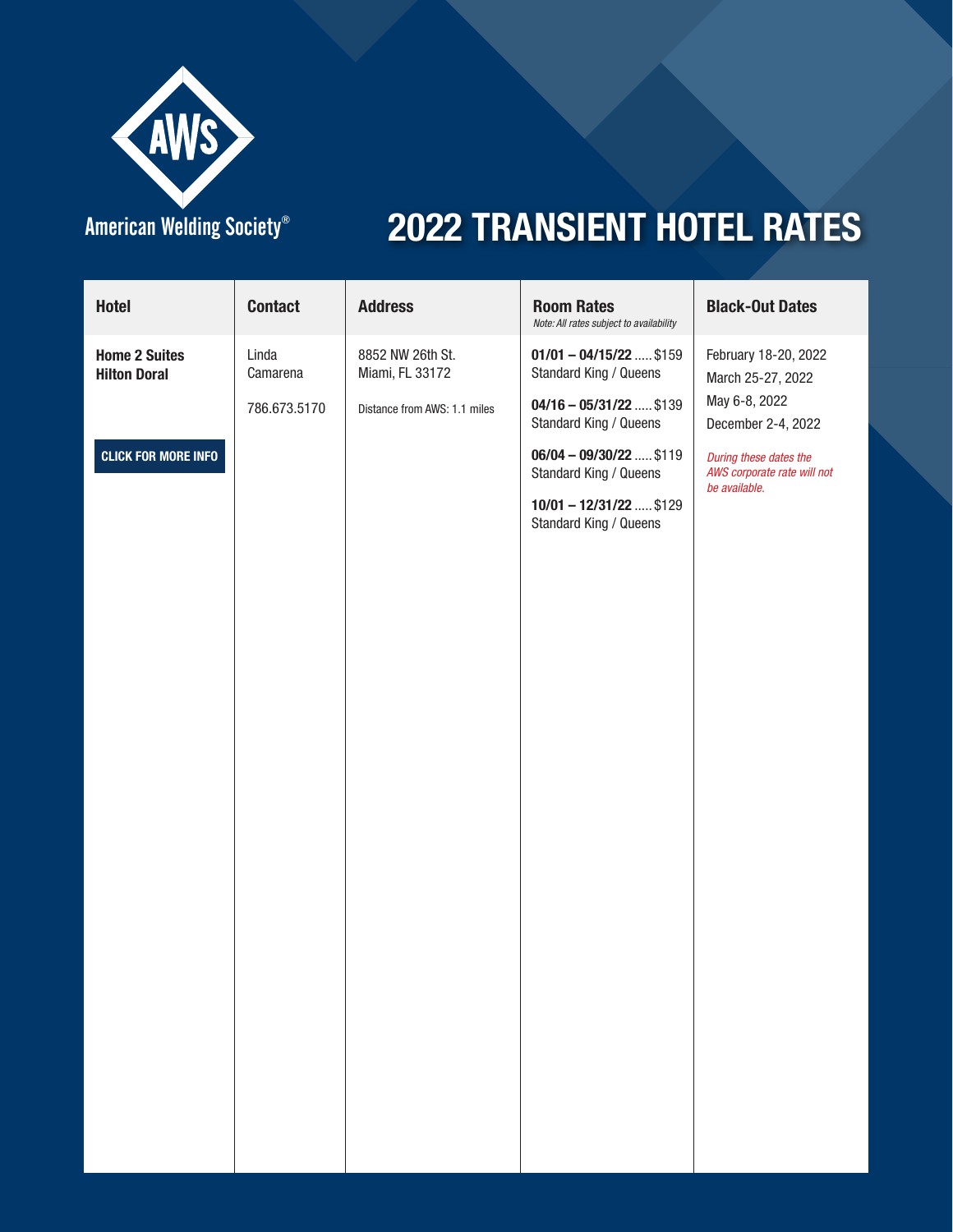

where we will be written  $\alpha$  where  $\alpha$ 

|                                                                     | Standard concessions for each of the transient hotels are as follows:                                                                                                                                                                                                                                                                                                                                                                                                                                                                                                                                                                                                                                                                                                                                                                                                                                                                                                                                   |
|---------------------------------------------------------------------|---------------------------------------------------------------------------------------------------------------------------------------------------------------------------------------------------------------------------------------------------------------------------------------------------------------------------------------------------------------------------------------------------------------------------------------------------------------------------------------------------------------------------------------------------------------------------------------------------------------------------------------------------------------------------------------------------------------------------------------------------------------------------------------------------------------------------------------------------------------------------------------------------------------------------------------------------------------------------------------------------------|
| <b>Holiday Inn Express</b><br><b>RESERVATION</b>                    | • Free hot breakfast buffet offered daily<br>• Free High speed and Wireless Internet access in all guestrooms and lobby<br>• Free local phone calls/24-hour business center/refrigerators in all guestrooms<br>Newly renovated, featuring spacious guestrooms equipped with 32" TVs, safes, refrigerator and more<br>• Free access to hotel facilities - swimming pool and fitness center<br>• Guests have the option to earn IHG® Rewards Club Points<br>• Check-in/Check-out Times: Hotel check-in time is after 3:00 pm. Anyone arriving prior to 3:00 pm will be<br>accommodated as rooms become available. Check-out time is 12:00 pm. Arrangements can be made for<br>a late check-out<br>• Courtesy airport shuttle service from 6am-10pm (every hour on the hour)<br>• Complimentary local shuttle (within 3 miles radius) on demand and based on availability<br>(this includes AWS HQ)<br>• Complimentary parking<br>• 24-hour marketplace where you can find snacks, beverages, and sundries |
| <b>Holiday Inn</b><br><b>Miami Doral</b><br><b>RESERVATION</b>      | • Breakfast Buffet included in rate<br>• Complimentary high speed and wireless internet in all guestrooms & lobby<br>• Refrigerators in all rooms<br>• Complimentary Local & 800 calls<br>• 24-hour business center<br>• IHG Reward Club Points<br>• Access to swimming pool & fitness center<br>• Changes Bar & Grill opened for breakfast and dinner (6:30 am - 10:00 pm)<br>• Check-in/Check-out Times: Hotel check-in time is after 3:00 pm. Anyone arriving prior to 3:00 pm will be<br>accommodated as rooms become available. Check-out time is 11:00 a.m. Arrangements can be made for<br>a late check-out<br>• Courtesy airport shuttle service from 6am - 10pm (every hour on the hour)<br>• 1,110 square feet of flexible function space for executive and social events                                                                                                                                                                                                                     |
| <b>Fairfield Inn &amp;</b><br><b>Suites 3</b><br><b>RESERVATION</b> | • Complimentary shuttle to and from airport from 6:00 am - 10:00 pm. Service runs every hour by the hour.<br>• Guest must look for a white van with Fairfield Inn & Suites Miami Airport West on the 2 <sup>nd</sup> floor (departures)<br>• Shuttle transportation within a 3 mile radius<br>• Complimentary Parking<br>• Buffet Breakfast daily<br>• Complimentary 24-Hour Fitness Center<br>• Complimentary 24-Hour Business Center<br>Complimentary High-Speed Internet (Wi-Fi)<br>• Local & 800 calls                                                                                                                                                                                                                                                                                                                                                                                                                                                                                              |